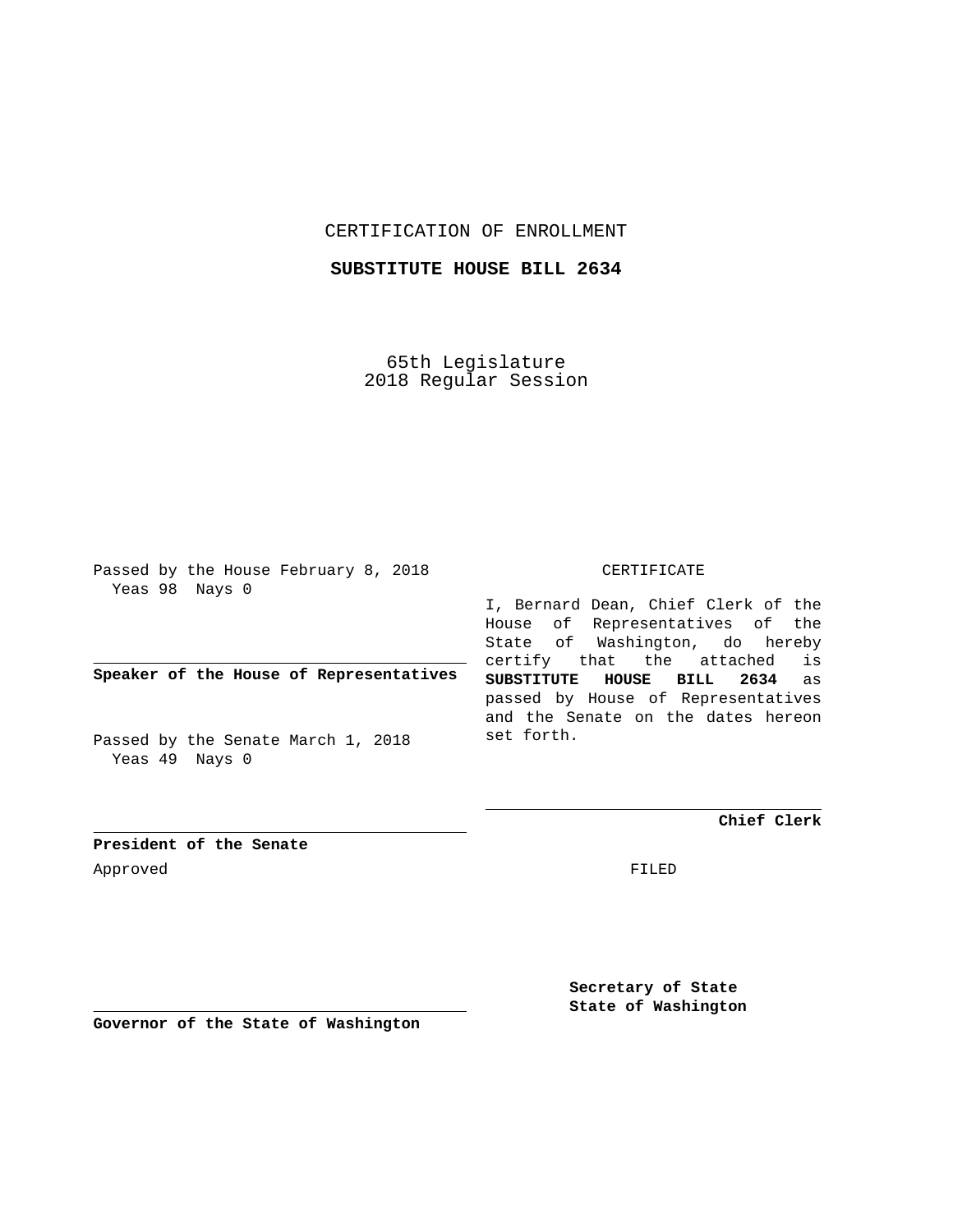#### **SUBSTITUTE HOUSE BILL 2634**

Passed Legislature - 2018 Regular Session

**State of Washington 65th Legislature 2018 Regular Session**

**By** House Environment (originally sponsored by Representatives Chapman, Graves, Fitzgibbon, Hayes, Tarleton, Hudgins, and McBride; by request of Department of Ecology)

READ FIRST TIME 02/01/18.

1 AN ACT Relating to antifouling paints on recreational water 2 vessels; amending RCW 70.300.005, 70.300.010, and 70.300.020; 3 creating a new section; and declaring an emergency.

4 BE IT ENACTED BY THE LEGISLATURE OF THE STATE OF WASHINGTON:

5 **Sec. 1.** RCW 70.300.005 and 2011 c 248 s 1 are each amended to read as follows:6

 Antifouling paints and coatings are necessary for the proper performance and preservation of boats and other marine craft. However, many of these substances contain copper, biocides, and other 10 chemicals that are toxic to many aquatic organisms, including salmon. 11 The legislature intends to phase out the use of copper-based and 12 other antifouling paints and coatings that pose an undue threat to the environment when used on recreational water vessels. The legislature also intends to encourage the development of safer alternatives to traditional antifouling paints and coatings.

16 **Sec. 2.** RCW 70.300.010 and 2011 c 248 s 2 are each amended to 17 read as follows:

18 The definitions in this section apply throughout this chapter 19 unless the context clearly requires otherwise.

20 (1) "Department" means the department of ecology.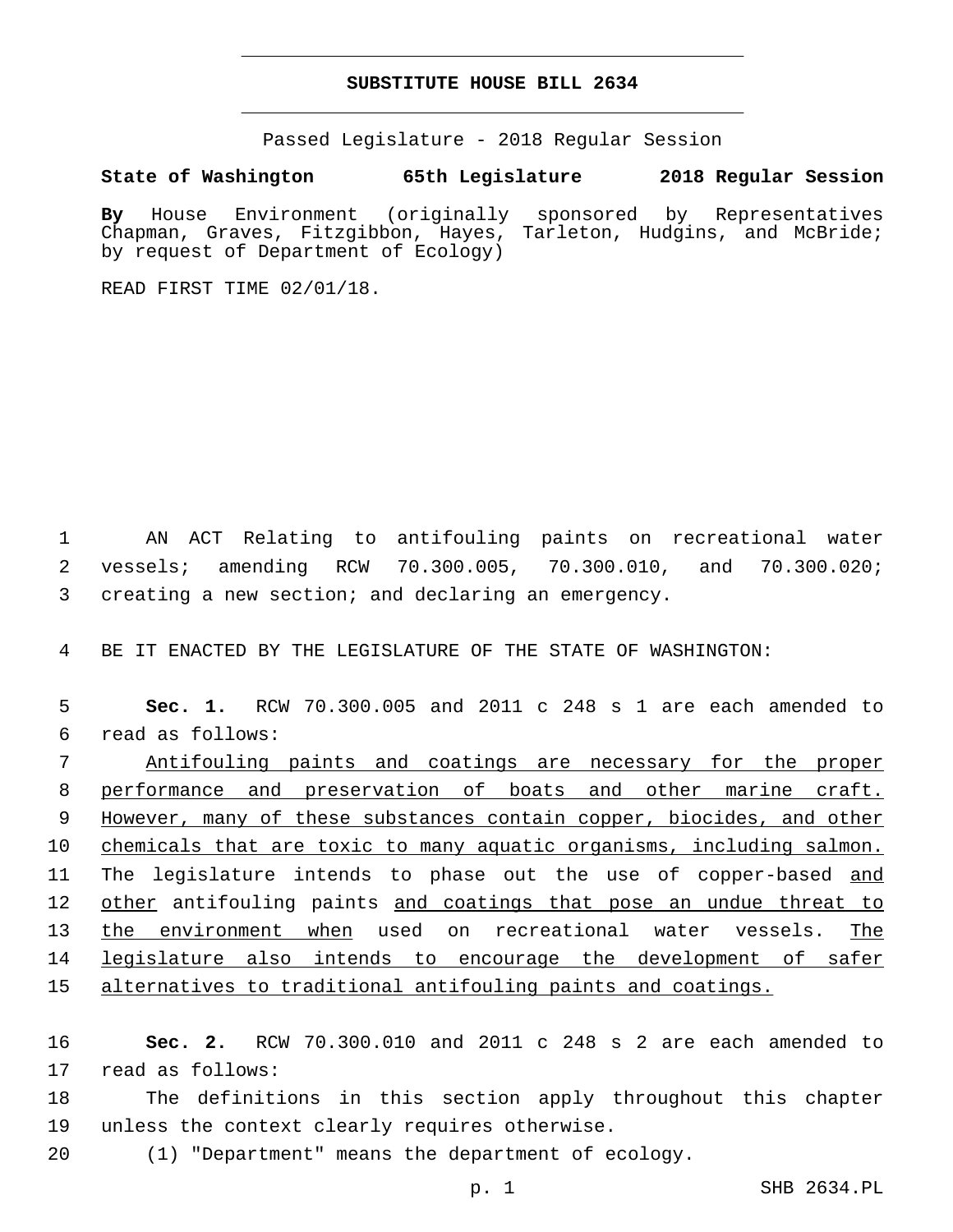(2) "Director" means the director of the department of ecology.

 (3)(a) "Recreational water vessel" means any vessel that is no more than sixty-five feet in length and is: (i) Manufactured or used primarily for pleasure; or (ii) leased, rented, or chartered by a 5 person for the pleasure of that person.

 (b) "Recreational water vessel" does not include a vessel that is subject to United States coast guard inspection and that: (i) Is engaged in commercial use; or (ii) carries paying passengers.

 (4) "Wood boat" means a recreational water vessel with an external hull surface entirely constructed of wood planks or sheets. A vessel with a wood hull sheathed in a nonwood material, such as fiberglass, is not a "wood boat" for purposes of this chapter.

 **Sec. 3.** RCW 70.300.020 and 2011 c 248 s 3 are each amended to 14 read as follows:

15 (1) Beginning January 1, ((2018)) 2021, no manufacturer, wholesaler, retailer, or distributor may sell or offer for sale in this state any new recreational water vessel manufactured on or after 18 January 1, ((2018)) 2021, with antifouling paint containing copper. This restriction does not apply to wood boats.

 (2) Beginning January 1, ((2020, no)) 2021, antifouling paint that is intended for use on a recreational water vessel and that 22 contains more than 0.5 percent copper may not be offered for sale in 23 this state.

24 (3) Beginning January 1, ((2020, no)) 2021, antifouling paint 25 containing more than 0.5 percent copper may not be applied to a recreational water vessel in this state. This restriction does not apply to wood boats.

 NEW SECTION. **Sec. 4.** (1) By September 30, 2019, the department of ecology is directed to report to the legislature regarding the environmental impacts of antifouling paints and their ingredients, whether antifouling paints or their ingredients are causing environmental harm, safer alternatives to antifouling paints or ingredients found in antifouling paints, and recommendations as to whether changes to the existing regulation of antifouling paints are needed. The report may also include information about the advantages and disadvantages of using leaching rates as a regulatory standard. The department of ecology may include recommendations regarding the adoption of a leach rate standard but is not required to do so. The